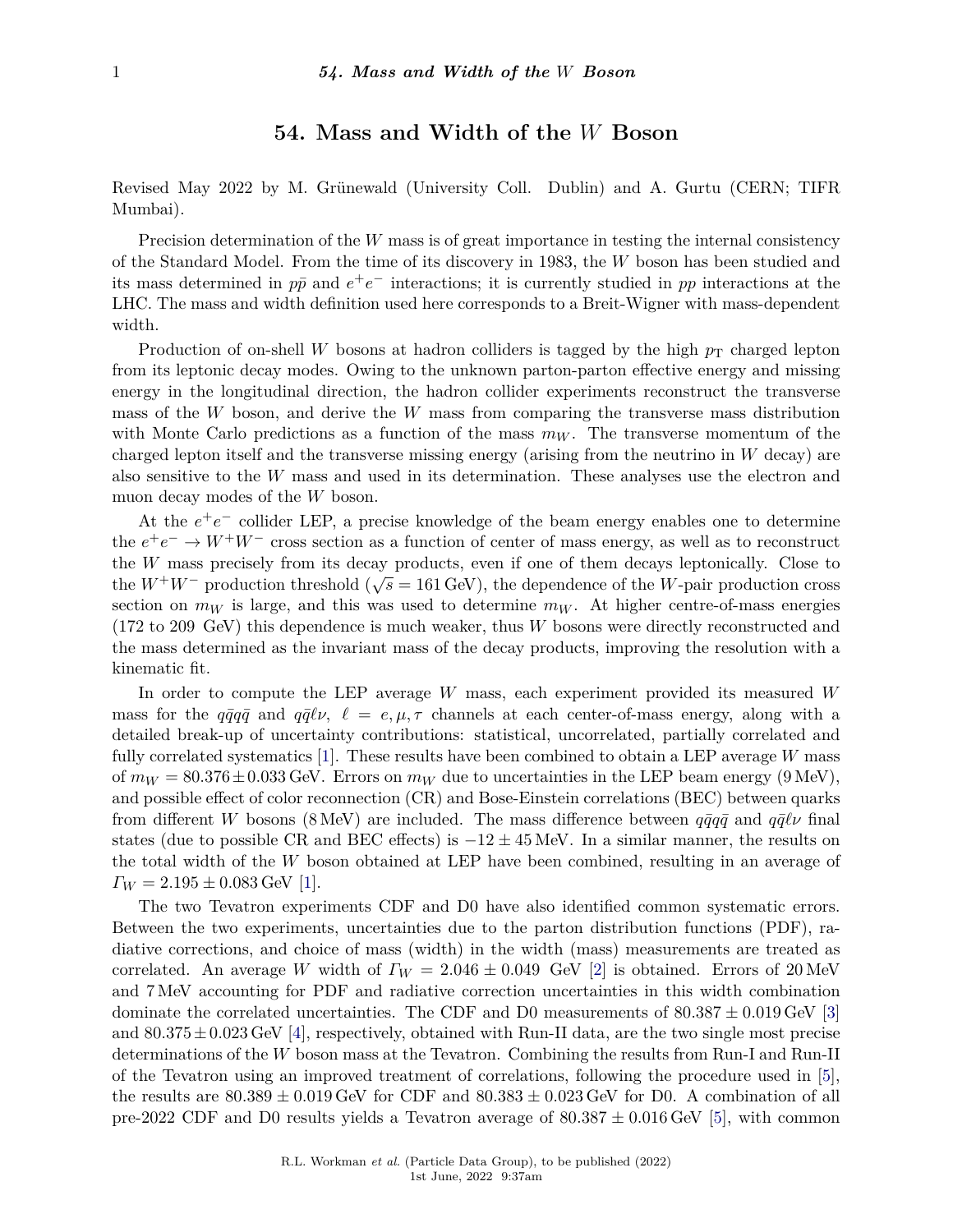

uncertainties of 10 MeV (PDF) and 4 MeV (radiative corrections).

**Figure 54.1:** Measurements of the *W* boson mass by the LEP, Tevatron and LHC experiments. The pre-2022 CDF result, used in the world average, is superseded by the new CDF 2022 result.

Using *pp* collisions at  $\sqrt{s} = 7$  TeV, the ATLAS collaboration has published the first measurement of the *W* boson mass at the LHC,  $m_W = 80.370 \pm 0.019$  GeV [\[6\]](#page-3-5), which is of similar precision as the best measurements of CDF and D0. The LHCb collaboration has measured the *W* boson mass in *pp* collisions at  $\sqrt{s} = 13$  TeV at the LHC,  $m_W = 80.354 \pm 0.032$  GeV [\[7\]](#page-3-6). Combining the results from ATLAS and LHCb using the BLUE procedure [\[8,](#page-3-7) [9\]](#page-3-8) assuming a correlated uncertainty of 9 MeV (PDF), the LHC average is  $m_W = 80.366 \pm 0.017$  GeV.

The results obtained by the experiments at the different accelerators are all in good agreement with each other. Assuming a correlated uncertainty of 7 MeV, a hadron collider average of the Tevatron and LHC measurements of  $m_W = 80.377 \pm 0.013 \,\text{GeV}$  is obtained, and a world average of  $m_W = 80.377 \pm 0.012$  GeV, combining with the LEP result assuming no correlation, again using the BLUE procedure for these averages.

The LEP, Tevatron and LHC results on mass and width are compared in Fig. 54.1 and Fig. 54.2. The Standard Model prediction from the electroweak fit, including Z-pole data and the measured masses of the top quark and of the Higgs boson, gives a *W*-boson mass of  $m_W = 80.356 \pm 0.006$  GeV (see Section 10, Electroweak Model and Contraints on New Physics, J.Erler and A.Freitas, 2022, this review) and a *W*-boson width of  $\Gamma_W = 2.091 \pm 0.001$  GeV [\[10\]](#page-3-9), which are in good agreement with the measurements.

In April 2022, after the cut-off of results for this review, the CDF collaboration published a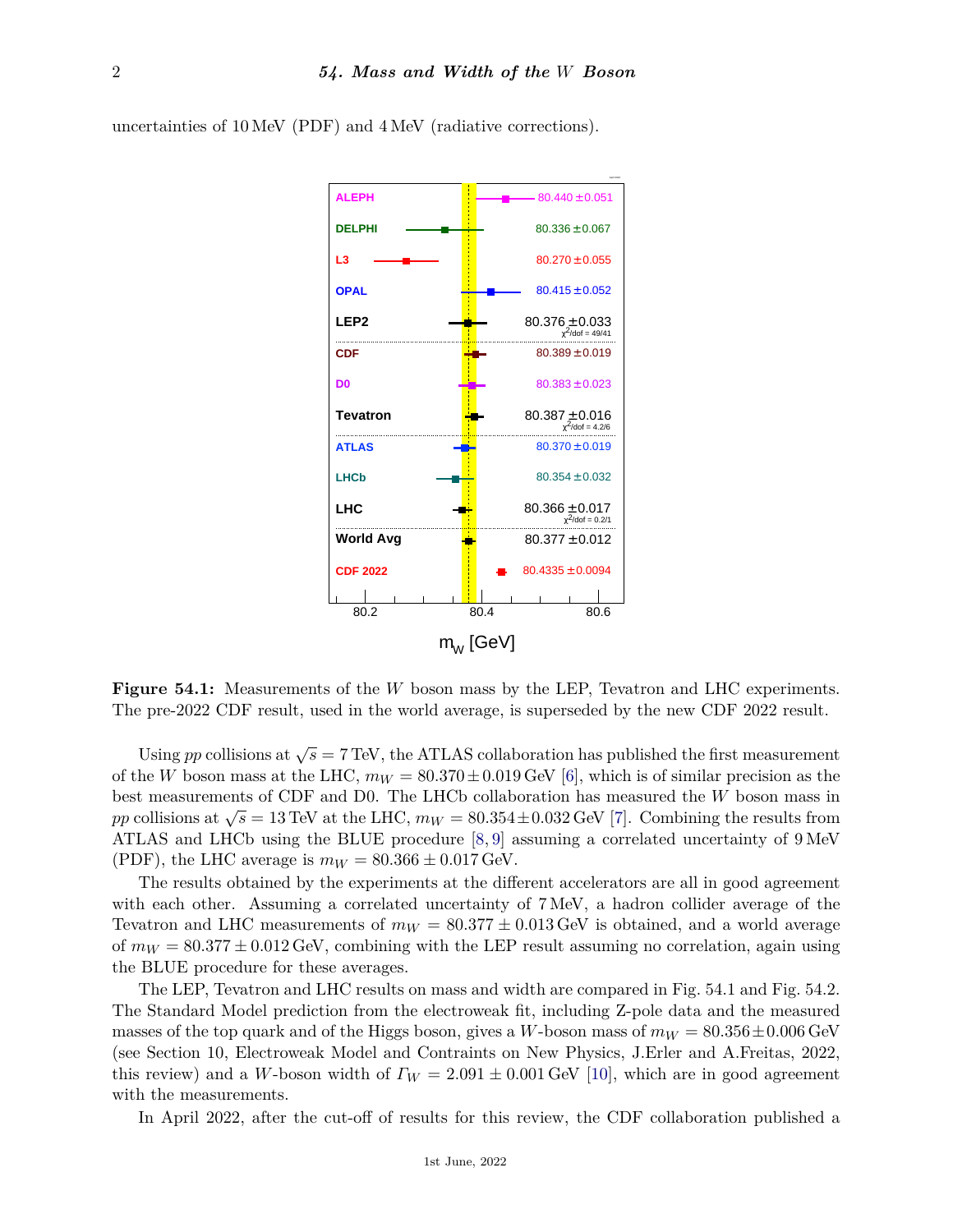

**Figure 54.2:** Measurements of the *W*-boson width by the LEP and Tevatron experiments.

measurement of the *W* mass based on their full Run-II dataset of  $8.8 \text{ fb}^{-1}$ , with much reduced uncertainty:  $80,433.5 \pm 9.4$  MeV  $[11]$ <sup>[1](#page-2-0)</sup>. This new CDF Run-II result is of higher precision than our world average of  $80.377 \pm 0.012$  GeV. However, the two determinations disagree significantly, as visible in Fig. 54.1. A probability ideogram comparing the results from Fig. 54.1 is shown in Fig. 54.3 (see Section 5.2 in the Introduction of this review on the construction of ideograms).



**Figure 54.3:** Ideogram showing the compatibility of all *W*-boson mass measurements, replacing the pre-2022 CDF result by the new CDF 2022 result.

<span id="page-2-0"></span><sup>&</sup>lt;sup>1</sup>The new result includes the 2.2 fb<sup>-1</sup> of data used for the previous CDF Run-II result of 80.387  $\pm$  0.019 GeV [\[3\]](#page-3-2). Incorporating the improved understanding of PDFs and track reconstruction, the central value of the  $2.2\,\text{fb}^{-1}$  result is increased by 13.5 MeV to 80,400.5 MeV [\[11\]](#page-3-10).